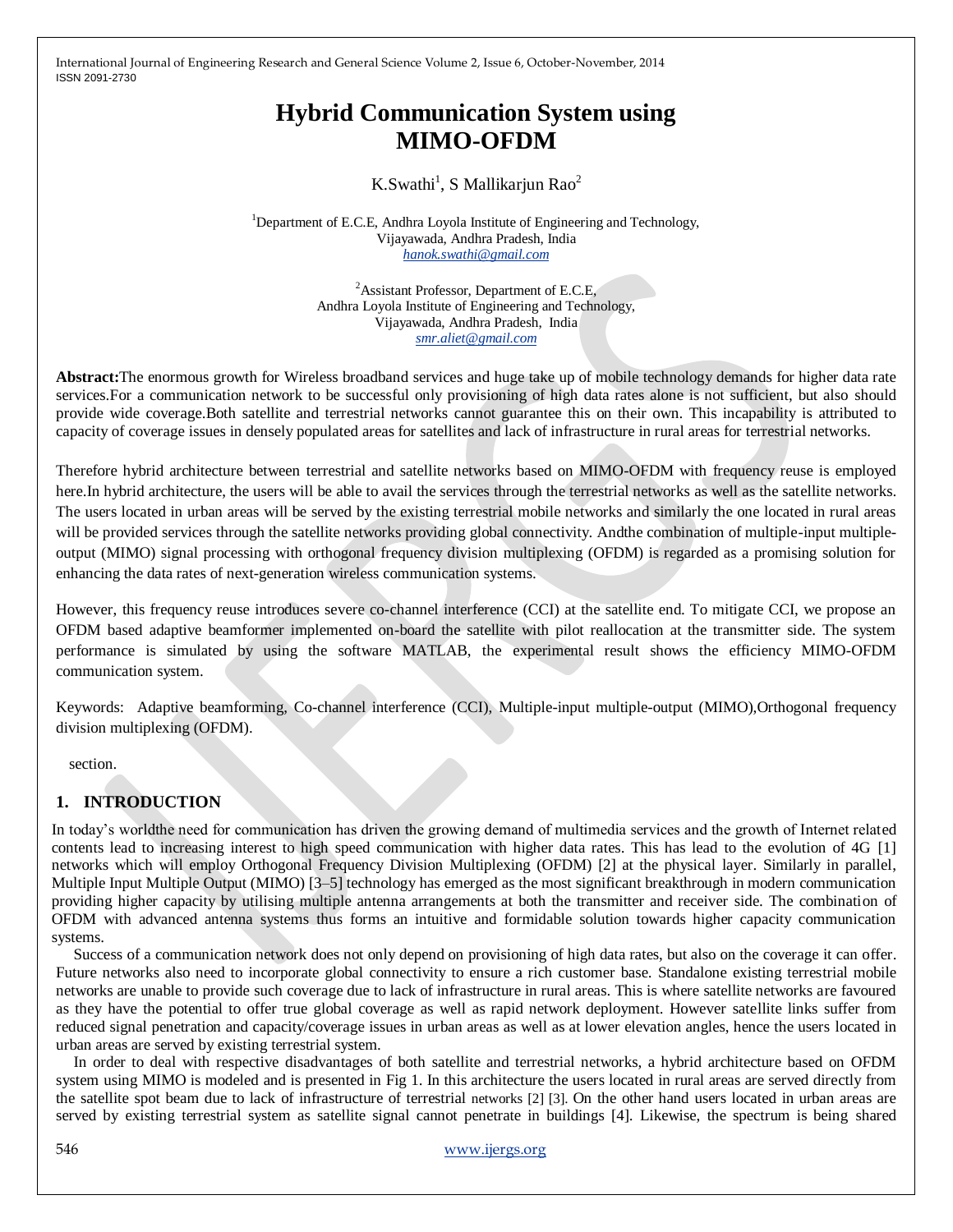between two networks that is terrestrial and satellite for providing throughout connectivity and the arrangement of multiple antennas at the transmitter and the receiver (MIMO) provide high data rates at reasonable cost.

Here the satellites in order to support a rich customer base by providing all time connectivity employs frequency reuse.However, this frequency reuse introduces severe co-channel interference (CCI) at the satellite end. To mitigate CCI, we propose an OFDM based adaptive beamformer implemented on-board the satellite with pilot reallocation at the transmitter side.

The rest of this paper is structured as follows: Section 2 gives the OFDM with MIMO. Section 3 describes the system model Section 4 presents Simulation results obtained using MATLAB and the results are discussed with reasons. Section 5 presents Conclusion and References are given in last section

# **2. MIMO in OFDM**

All wireless links are affected by three common problems: speed, range and reliability. One parameter is interlinked with other by strict rules, i.e. no one parameter is independently achieved. Speed could be increased only by sacrificing range and reliability. Range could be extended at the expense of speed and reliability. And reliability could be improved by reducing speed and range. The improvement in parameter is obtained at the cost of the other two. [6]

But MIMO OFDM provides the 'all in one package" by providing the speed, range and reliability simultaneously.Nortel defines the OFDM-MIMO combination as (Herman, 2006) "With OFDM, a single channel within a spectrum band can be divided into multiple, smaller sub-signals that transmit information simultaneously without interference[7]. Because MIMO technology is able to link together many smaller antennas to work as one, it can receive and send these OFDM's multiple sub-signals in a way that allows the bandwidth to be substantially increased to each user as required".



**Figure 1:** Hybrid System Scenario

OFDM is the technique used to mitigate the multipath propagation problem and MIMO is used for the efficient usage of spectral bandwidth thus combining these techniques results in wireless system that has best spectral coverage, reliable transmission in highly obstructive environment with higher data rates.

OFDM creates the slow time varying channel streams and MIMO has capacity of transmitting the signals over multiple channels by use of an array of antennas thus the combination of OFDM & MIMO can generate extremely beneficial results.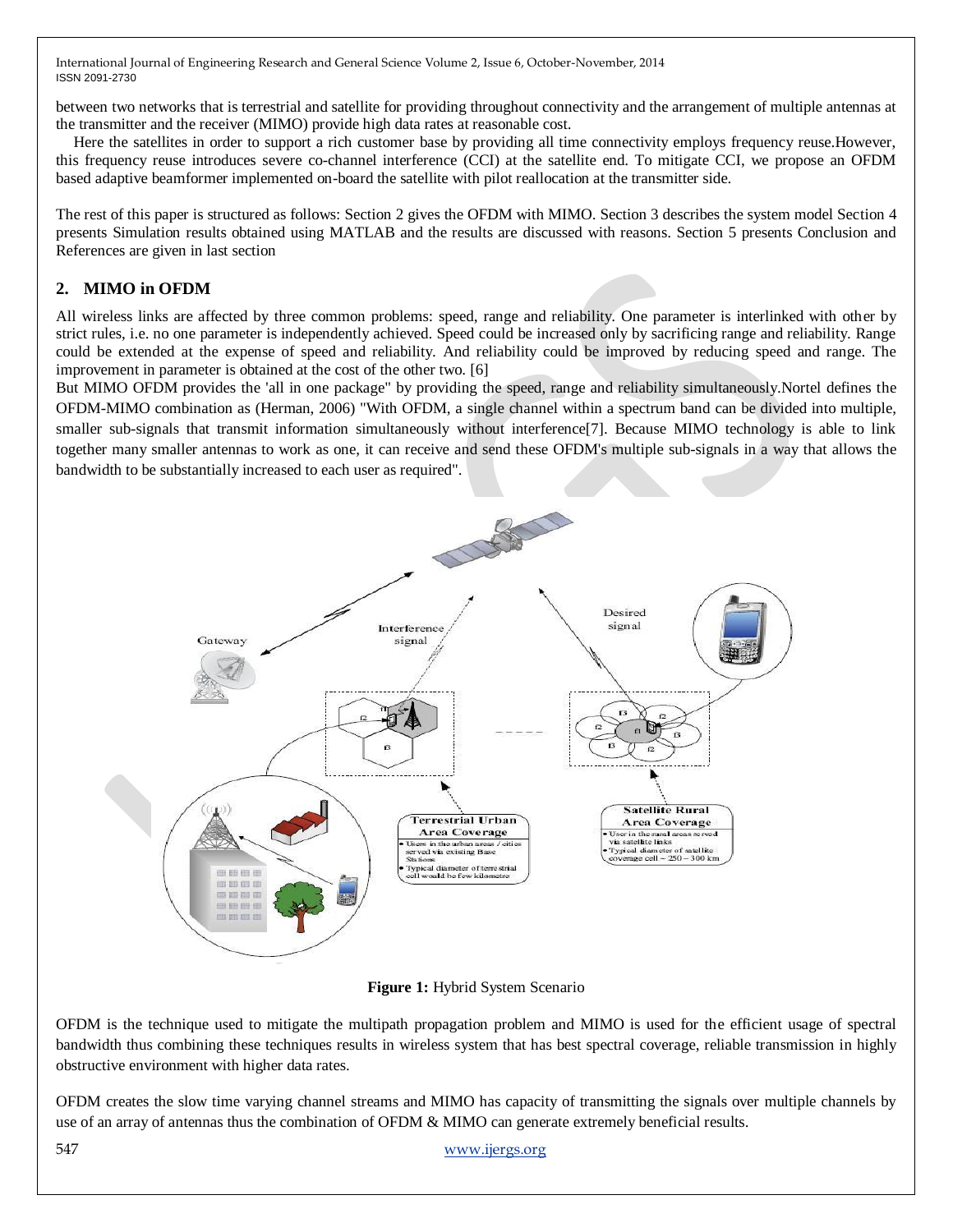### **3. SYSTEM MODEL**

The block diagram of MIMO-OFDM system model [1] is presented in Fig 2 respectively with the beamforming at the satellite end. The data generation block or source generates random data and sends it to the Modulator for modulation of the generated data according to the type of modulation scheme used. Here we are using both BPSK and QPSK and will analyse their performance. After modulation the pilot insertion takes place. Pilots are known data to the receiver which is used to estimate the channel [5]. Pilots can either be inserted with specific period uniformly between the data sequence [8]. Here in our data sequence five pilots have been inserted. After pilot insertion the mapped output of the data the in frequency domain of multiuser case is expressed as, taking one symbol at a time.

 $x_{(i,j)} = (x_{(1,j)}, x_{(2,j)}, \dots, x_{(N,j)})^T$ (1)

Where  $x_{(n, j)}$  shows the n<sup>th</sup> subcarrier of the j<sup>th</sup> user, where n = 1, 2, 3, . . . . , N and j = 1, 2, 3, ... . , J and (.)T represents the transpose.Now the mapped data signal is in frequency domain is transformed into time domain by using IFFT. (2)

$$
x_j = F^H x_j
$$

Eq.2, is the time domain symbol of an OFDM system and F shows the matrix for FFT operation and (.)H shows the Hermitian transpose. After the transformation of signal from time domain to frequency domain, then comes the block of cyclic prefix extension to overcome the effect of ISI (Inter Symbol Interference) [9][10]. The guard interval is introduced using the following equation [11].

$$
x_j = \int_N^{N,G} K F^H
$$

$$
(3)
$$

In (3),  $\tilde{x}_j = [x(N - G + 1, j), x(N - G + 2j), ..., x(N - 1, j), x(N, j), x(1, j), x(2, j), ..., x(N, j)]^T$  is the OFDM symbol with the cyclic prefix of 1/4th of the symbol length and N,G in (3) is containing the last G rows of matrix IN, which is an identity matrix of size N. After this the parallel to serial converter (P/S) converts the data to serial form and readily transmits over the channel. Channel effect can be expressed as [11].

 $y_i = x_i N h_i k$  (4)

Where k is the index of time in (4), so passing through the channel, the signal is received by the receiver from the desired source and other sources of interference. In this paper the channel effect is not considered. When the signal is received at the satellite antenna element, the signal matrix for one OFDM symbol after removing the cyclic prefix can be represented [12]

 $V = AY^H + N$  (5)

In (5); A is the array response, Y is the received OFDM symbol and N is the noise. The important point to notice here



**Figure 2:** MIMO-OFDM System model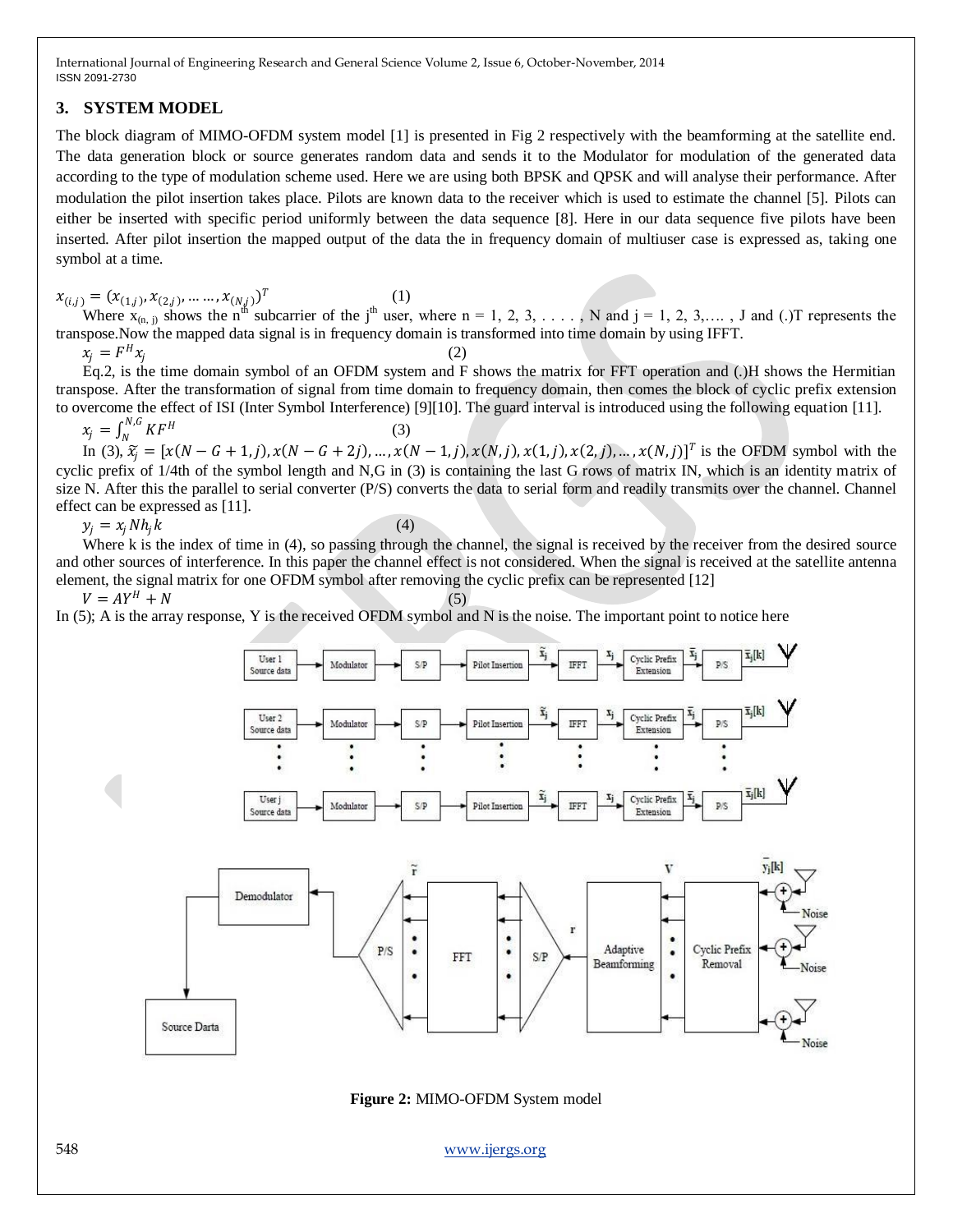is that the beamformer will take one OFDM symbol at time so the noise for that one symbol will be randomly generated.

 $(6)$ 

Similarly the received signal for j<sup>th</sup> user and n<sup>th</sup> subcarrier is given by y(j, n) i.e., is the element of Y matrix. Also n(s, n) and v(s, n) are the elements of matrix N and V respectively representing the noise and output of beamformer for  $s<sup>th</sup>$  antenna element and  $n<sup>th</sup>$ OFDM subcarrier and the element of A matrix which is the array response of  $s<sup>th</sup>$  antenna elements and j<sup>th</sup> user is given by(6).

$$
a(s,j) = e^{j2\pi s} \lambda^{dsn\theta}
$$

Where the total number of antenna elements are  $s = 1, 2, 3, \ldots$ , S. And the inter antenna element distance is given by d, and the direction of Arrival (DOA) for the j<sup>th</sup> user is given by  $\theta_i$  and the carrier wavelength is given by  $\lambda$ . Since we have modelled the linear array so the distance between inter-elements is  $d_a = \lambda/2$ , the array response will be  $e^{j2\pi s} \lambda^{dsn\theta}$ 

### **3.1. Adaptive Beamforming**

Beamforming (BF) is a type of spatial filtering provided by a array of antenna elements to mitigate interference.Use of BF (spatial filtering) with array of antenna elements offers two principle advantages:

1) In view to the CCI problem, the capability of interference mitigation is directly proportional to the size (or length) of the spatial aperture. An array of antenna elements or sensors is able to synthesize a much larger spatial aperture as compared to a single physical antenna.

2) The more important advantage is that BF gives the ability to perform active signal suppression. This can be done by adaptively changing the spatial filtering functions to effectively track the desired user and mitigate the interference.

A beamformer is analogous to a Finite impulse response (FIR) filter in the sense that an FIR filter linearly combines temporally sampled data whereas a beamformer linearly combines spatially sampled data. Therefore, beamformer response can be defined as a function of location and frequency.

The beamformer processes the output of the antenna elements by applying complex weights to the symbols. The complex weights of the beamformer can only be considered as a constant value if the statistics of the signal at the input of the beamformer remain unchanged. In wireless communication systems, the users are not bound to a constant position. Moreover, users can be present in any location within the service region and hence weights cannot be hard-wired. Hence the beamformer should have the capability of changing its weights depending on the DOA of desired and interference signals. This requires computation of weights at frequent intervals and the subsequent class of BF is referred to as adaptive BF and this process is expressed as

$$
r = w^H V \tag{7}
$$

where r in (7) is termed as the weighted beamformer output and  $r = [r(1), r(2), \ldots, r(N)]$  and w is  $[w(1), w(2), \ldots, w(N)]^T$ termed as complex weights. After the beamformer, the received data is applied to serial to parallel (S/P) converter and is converted into parallel sequence. Finally the obtained parallel sequence is converted into frequency domain by applying FFT.  $H$  (8)

 $r = Fr^H$ 

In (8) r=r<sub>1</sub>, r<sub>2</sub>, r<sub>3</sub>,…, r<sub>N</sub> is the OFDM symbol received in frequency domain. In order to update the weight for the next symbol the beamformer takes the transmitted pilot sequence and also the pilots received using these pilots it calculates the error vector [12]. Depending upon this error vector, adaptive algorithm based upon Mean Square Error (MSE) computes the next weight for the next symbol<sup>[13]</sup>[14]. The error vector is as shown below

 $e^p = r^p x_d^p$ 

### (9)

But the error vector obtained is in frequency domain while pre-FFT beamforming is done in time domain as said in the previous section. So there is a need to convert this error vector into time domain [15]. The transformation of error vector from frequency domain to time domain is expressed as below [16]

$$
e_p = F_p^H e^{-p}
$$

$$
(10)
$$

Here  $e_p$  is the error in time domain  $F_p$  is the IFFT which transforms the error vector from frequency domain to time domain.

After the process of error calculation, Least Mean Square (LMS) algorithm is implemented in order to update the beamformers complex weights [11][17]. Hence a new weight for the next symbol is calculated we repeat the process till all the weights for all the symbols are calculated and the desired data is extracted.

### **4. SIMULATION RESULTS**

This section gives the simulation results generated from implementation of single and multiuser OFDM system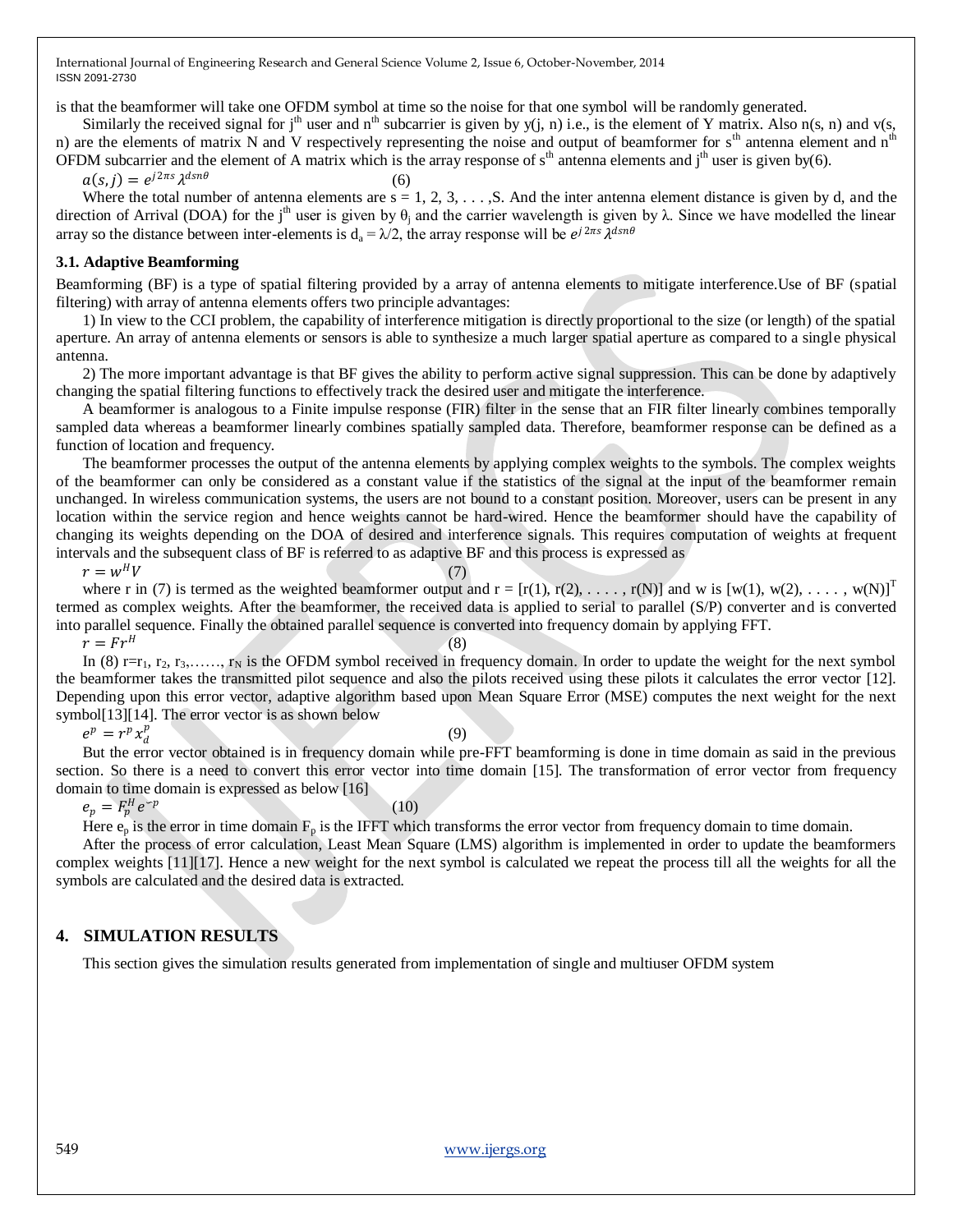

550 www.ijergs.org

5

6

 $\overline{7}$ 

 $\, 8$ 

9

**Figure 4:** BER vs Eb/No for QPSK

 $\sqrt{4}$ SNR (dB)

3

 $\overline{2}$ 

 $10<sup>°</sup>$ 

 $\theta$ 

1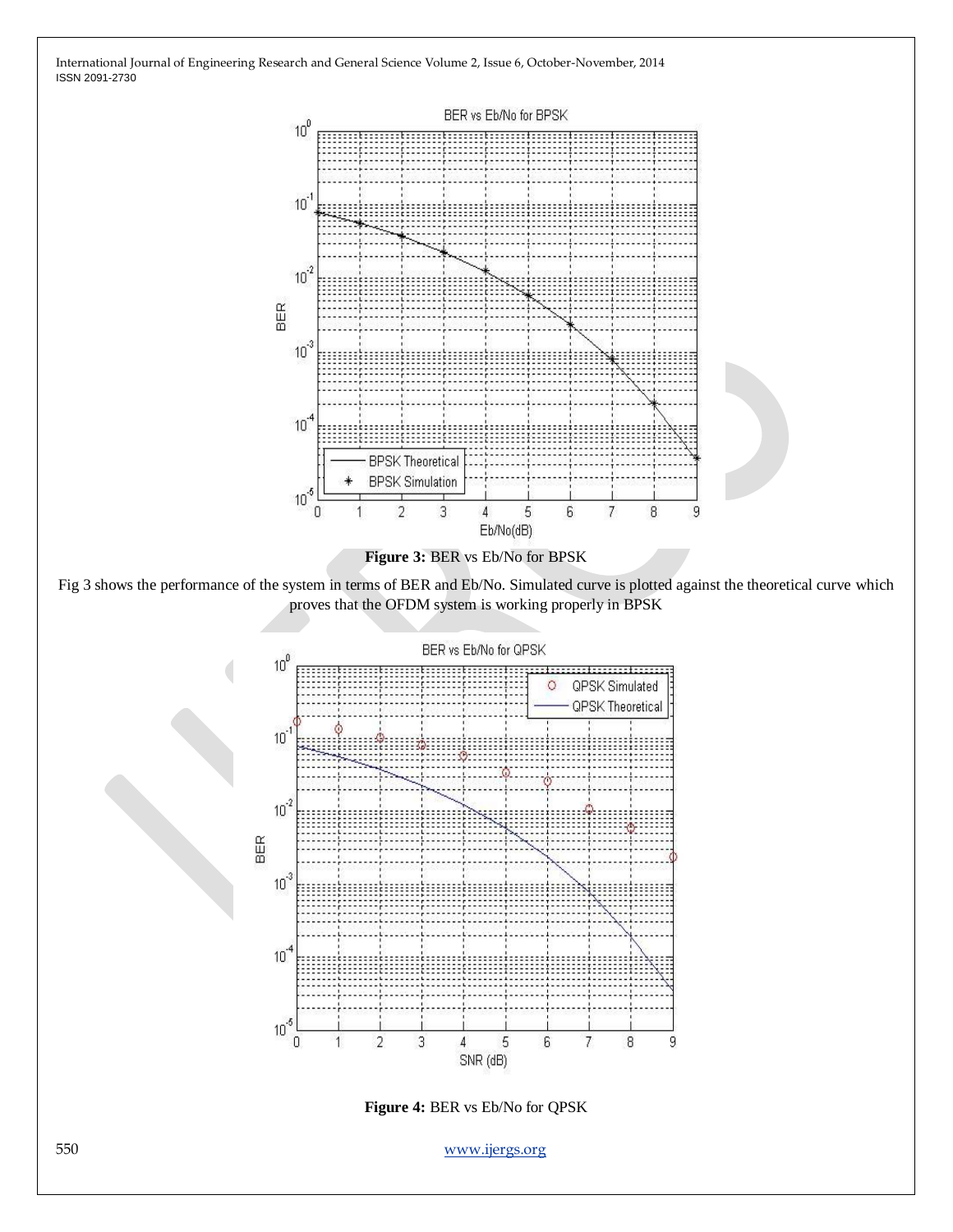Fig 4shows the performance of the system in terms of BER and Eb/No. Simulated curve is plotted against the theoretical curve which proves that the OFDM system is working properly in QPSK



Fig 5 shows the performance of the system in terms of BER and Eb/No. Simulated curve is plotted against the theoretical curve which



**Figure 6:** BER vs Eb/No for 16QAM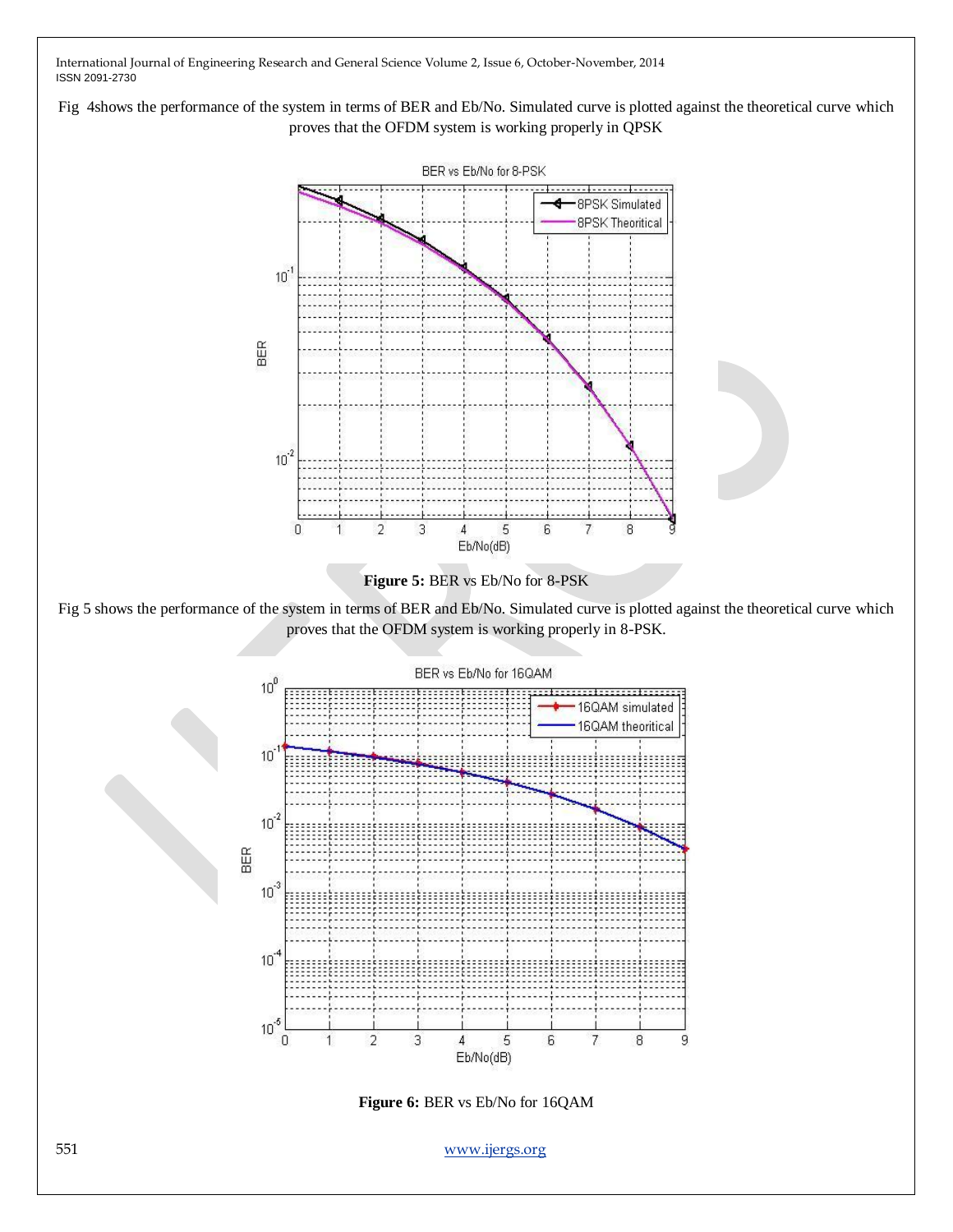Fig 6 shows the performance of the system in terms of BER and Eb/No. Simulated curve is plotted against the theoretical curve which proves that the OFDM system is working properly in 16QAM



Figure 7:System performance vs desired user Eb/No for MIMO and M-PSK{M=2,4,8}

Performance of the system in terms of BER and Eb/No. Simulated curve is plotted against the theoretical curve which proves that the OFDM system is between 8-psk, QPSK, BPSK and MIMO where MIMO have least BER w.r.t SNR comparatively other methods.



**Figure 8:** MSE vs SNR for MIMO and M-PSK{M=2,4,8}